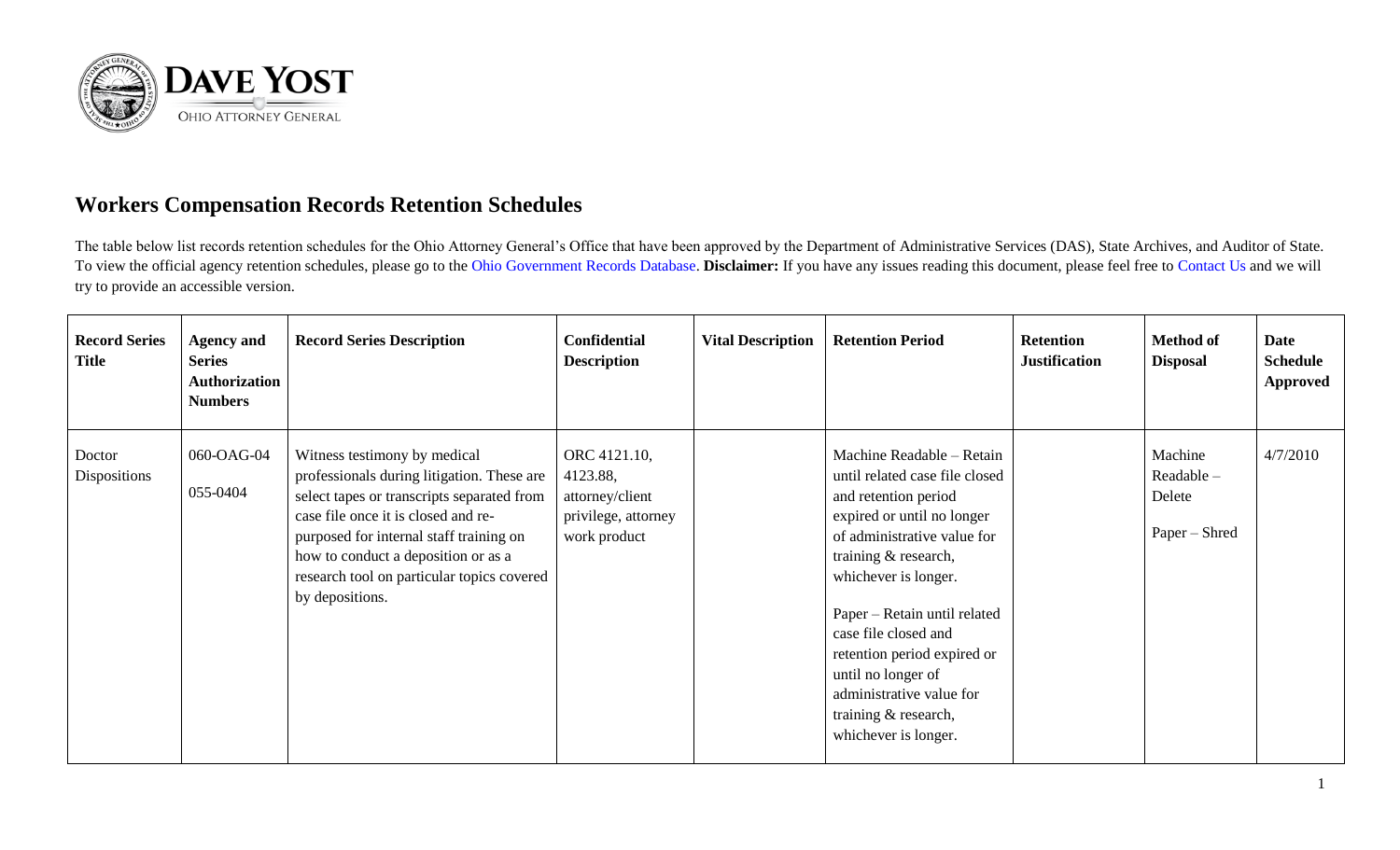

| <b>Record Series</b><br>Title                    | <b>Agency and</b><br><b>Series</b><br><b>Authorization</b><br><b>Numbers</b> | <b>Record Series Description</b>                                                                                                                                                                                                                                      | <b>Confidential</b><br><b>Description</b>                                                      | <b>Vital Description</b> | <b>Retention Period</b>                                                                                   | <b>Retention</b><br><b>Justification</b> | <b>Method of</b><br><b>Disposal</b>               | <b>Date</b><br><b>Schedule</b><br><b>Approved</b> |
|--------------------------------------------------|------------------------------------------------------------------------------|-----------------------------------------------------------------------------------------------------------------------------------------------------------------------------------------------------------------------------------------------------------------------|------------------------------------------------------------------------------------------------|--------------------------|-----------------------------------------------------------------------------------------------------------|------------------------------------------|---------------------------------------------------|---------------------------------------------------|
| Litigation<br>Billing<br>Tracking<br>Information | 60-OAG-27<br>10551561                                                        | System to track invoices. Each entry<br>contains information about the date of<br>service being invoiced, the service<br>provider and Tax ID, claimant's number,<br>amount billed, Assistant Attorney<br>General assigned to case and date<br>invoice sent to client. | ORC 4121.10 &<br>4123.88,<br>attorney/client<br>privilege,<br>attorney/client<br>work product. |                          | Machine-Readable – Retain<br>for 1 year.<br>Paper – Retain for 1 year or<br>until entered electronically. |                                          | Machine-<br>Readable –<br>Delete<br>Paper – Shred | 2/18/2015                                         |